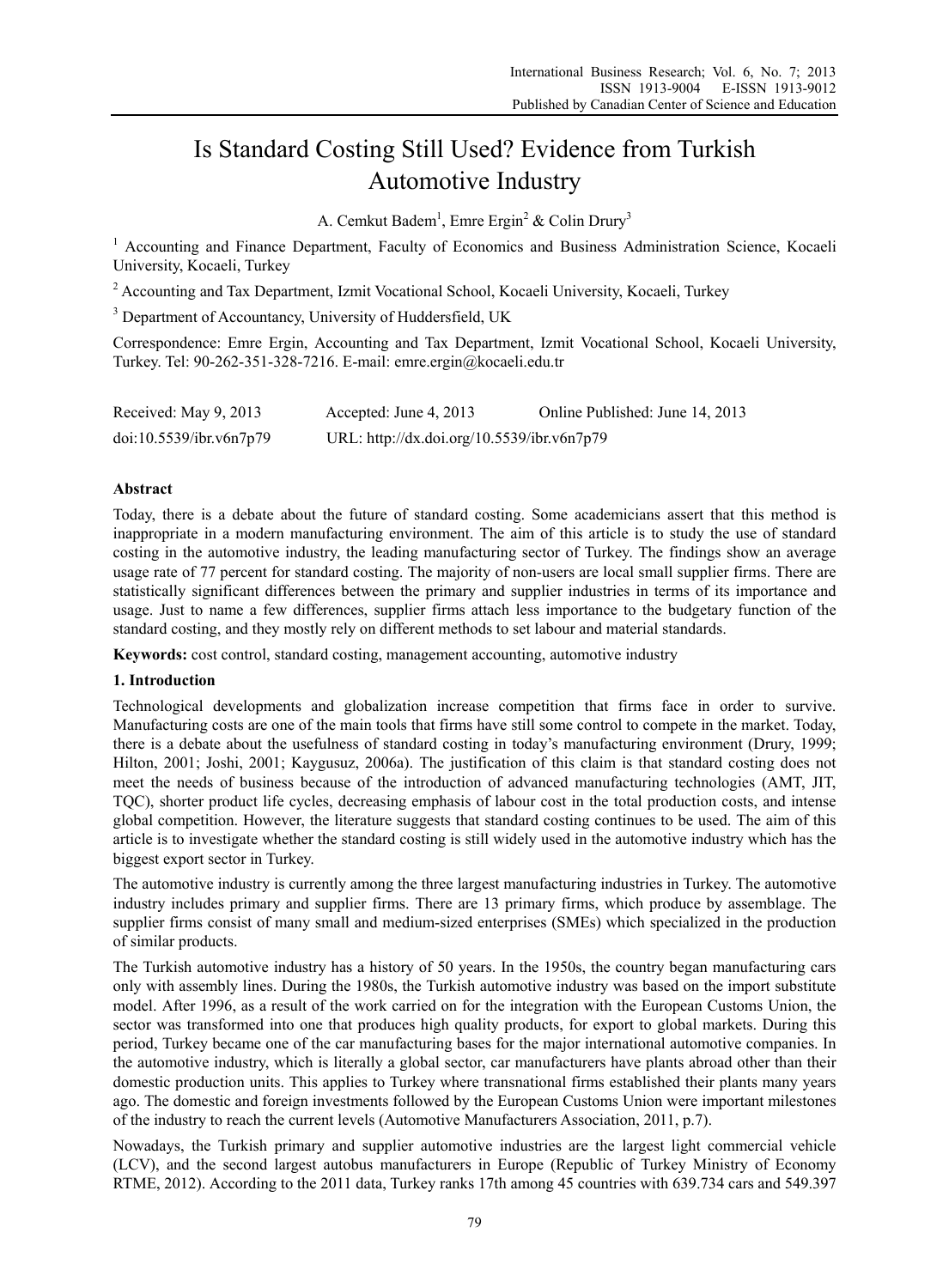commercial vehicles produced (Organisation Internationale des Constructeursd' Automobiles, 2011).

Automotive primary and supplier industries accounted for 15,8% and 15,6% of the total exports of the country in 2010 and 2011 respectively. In 2011, the export figures were USD11.9 and USD8.2 billion respectively for the primary and supplier industries. In 2011, the automotive industry was ranked the first in terms of exports. The primary and supplier automotive industries have a share of 5% in the total manufacturing industry. It is estimated that of 400.000 people 47.000 of them work in the primary automotive industry, and 203.000 of them in the supplier automotive industry. It is also estimated that the rest are employed in the distribution, marketing and sales in the Turkish automotive industry (RTME, 2012).

Today, primary firms produce passenger vehicles, autobuses, trucks, pickups, minibuses, and midibuses. The total capacity of those firms consists of 1,5 million units per year. These firms work directly with the 1.120 automotive supplier firms that operate in Turkey. There are 4.000 automotive supplier firms of which 200 are foreign (RTME, 2012).

There are five primary firms that produce passenger vehicles: Renault, Tofaş (Fiat), Toyota, Hyundai, and Honda. Ten firms (Anadolu Isuzu, BMC, Ford Otosan, Hyundai, Karsan, M.A.N., Mercedes-Benz, Otokar, and Temsa) manufacture trucks and pickups. Nine firms (Anadolu Isuzu, BMC, Karsan, Mercedes-Benz, Hyundai, Otokar, Ford Otosan, Temsa, and M.A.N.) are involved in the production of autobuses and minibuses (RTME, 2012). This study did not included Askam (Chrysler) that manufactures trucks, as it was not included in the RTME report.

The literature search indicated that there was no previous research on standard costing for planning, control, and decision making processes for the Turkish manufacturing sector. This is the first study conducted for the automotive industry, which is one of the leading industries in Turkey. The first reason why the automotive sector was chosen was because it has the highest level of exports. Secondly, the automotive industry is assumed to be an industry where standard costing has traditionally been used. Thus, it is interesting to study this sector to check whether the firms still rely on standard costing. Thirdly, since the primary and supplier industries are located in Kocaeli, Sakarya and Bursa, the geographical proximity enabled the questionnaires to be easily collected, and also conduct face-to-face interviews. The study also investigates whether there are differences in the usage of standard costing in relation to primary and supplier firms.

The following part in the paper is a literature review. The third part focuses on the research method; in the fourth part the results are presented and interpreted. The fifth and last part summarizes the results and considers suggestions for the future research.

# **2. Literature**

This section defines the objectives of standard costing, and reviews the literature.

# *2.1 The Objectives of Standard Costing*

The main reason for the emergence of standard costing is that relying only on actual costs could not appropriate data on managerial activities which are needed by managers. As a general statement, standard costing aims to provide the cost information relating to controlling costs, providing convenience and quickness to compute production costs, preparing business budgets, pricing products, and measuring the performance of division managers (Küçüksavaş, 2006, p.500).

Standard costing is especially used in production industries where the same products are permanently produced. Petroleum refinery, pharmaceuticals and chemistry industries, automotive, canned vegetable and fruit, and fast food restaurant industries can be given as examples (Williamson, 1996, p.519). In addition to these industries, standard costing is also used in many service industries, and nonprofit organizations (Hilton, 2001). For instance, in the auto services, workers' time standards are applied to specific repair and maintenance services; in the hospital services, food, laundry, laboratory usages are standardized for daily accommodation (Garrison, 1998, p.383); in the air transportation, fuel and repair costs are standardized (Hilton, 2001, p.410).

## *2.2 Scientific Studies in Literature*

Some academicians suggest that standard costing is no longer suitable in today's highly global and competitive world, and have suggested that firms abandon this method (Kaplan & Johnson, 1987; Monden & Lee, 1993; Ferrara, 1995; Lucas, 1997; Fleischman & Tyson, 1998; Hilton, 2001; Gupta & Gunasekaran, 2004). Drury (2009) stated that the usefulness of standard costing in a modern business environment has been questioned because of the changing cost structure, inconsistency with modern management approaches, over-emphasizes the importance of direct labour, and delay in feedback reporting. Other studies suggest that standard costing is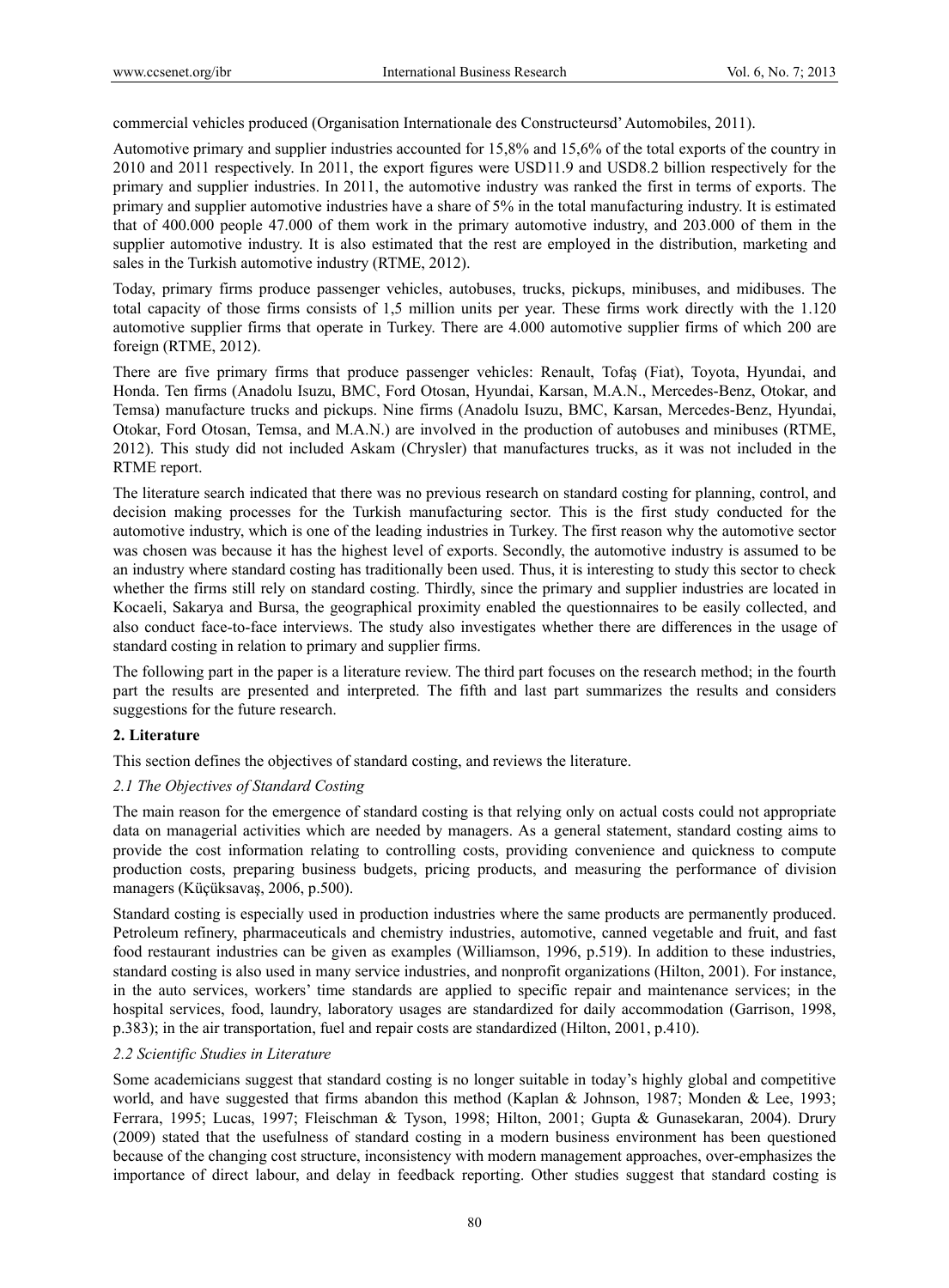widely used in many parts of the world in different industries (Joshi, 2001; Garg *et al.,* 2003; Sulaiman *et al*., 2005; Dugdale *et al.,* 2006; Marie *et al*., 2010).

Standard costing has been widely used in developed countries. Although the main purpose is to control costs, standard costing has also contributed to managerial activities such as budgeting and product pricing (Büyükmirza, 2003, p.606). For instance, surveys that were performed during the 1980s and 1990s showed that production firms mostly used standard costing systems. The reported usage rates were 65% in Japan, 73% in Sweden, 76% in England, 84% in Ireland, and 86% in USA (Horngren *et al.,* 1997, p. 225).

Many academicians documented that most of the large firms used standard costing for decision taking, cost control, and performance evaluation (Cornick *et al.*, 1985; Ghosh *et al.*, 1987; Lyall & Graham, 1993; Joshi, 2001). Studies that compared developing and developed countries reported that firms in both of those countries widely used standard costing (Puxty & Lyall, 1990; Bromwich & Wang, 1991; Tho *et al.*, 1998; Joshi, 2001).

Studies conducted in developed countries have reported usage rates of 73% in the U.K., and 86% in Japan (Garg *et al.,* 2003). Lyall and Graham (1993) asserted that more than 90% of 231 firms surveyed in the U.K. apply standard costing for cost control purposes. 63% of the managers using this method affirmed they were satisfied by its decision-making support. Guilding, Lamminmaki, and Drury (1998) documented that standard costing is used by 76% of 303 accountants in the U.K. and 73% of 85 finance and accounting specialists in New Zealand. A survey performed in India showed that 68% of the 60 firms used standard costing (Joshi, 2001). A survey made in Singapore revealed that the method was used by 47%, and another survey performed one decade later showed that the usage ratio had increased to 56% (Ghosh & Chan, 1996). Murshed (1997) showed that international companies in Brunei frequently employ variance analysis as well as standard costing. Other studies have found similar results in other countries such as Japan (Scarborough *et al.,* 1991), Taiwan (Tsai, 1995), Philippines (Diga, 1997), and Korea (Ahn & Lee, 1994).

The study by Sulaiman, Ahmad, and Alwi (2005) found widespread continuance of standard costing: 70% of Malaysian and 76% of Japanese companies. Marie, Cheffi, Louis, and Rao (2010) found that 77% of industrial firms operating in Dubai used standard costing in order to control cost, evaluate performance, calculate production cost, and budget.

Although the above findings support the usage of standard costing, some writers question the usage of standard costing on the basis that this method is no longer relevant for today's production methods, and it should not be used or should be used after some revisions.

Standard costing is criticized especially in an advanced production environment that results in declining direct labour and material costs, reduced inventories and just-in-time production methods (Kaygusuz, 2006b, pp.64-65). The criticisms increased especially during the second half of the 1980s. Some academicians affirm that the importance of standard costing and variance analysis for cost control and performance evaluation decreased due to the fierce competitive environment (Kaplan & Johnson, 1987; Monden & Lee, 1993; Ferrara, 1995). Fleischman and Tyson (1998) affirm that the method is inefficient to detect the necessary strategic signals. Other researchers point to the meaningless benefits of the method in respect to highly sophisticated production cycles (Lucas, 1997; Hansen & Mowen, 2002). In general, the criticisms of standard costing mainly relate to today's high competitive environment and improving production technologies. The decreasing role of labour and shortened product life cycles caused large firms to plan their activities with different production philosophies such as Product Life Cycle Management, Just-in-Time manufacturing, Activity Based Management (ABC), and Total Quality Management. The firms use strategic cost methods - namely ABC, Target Costing, Product Life Cycle Costing for the calculation of production costs and their control. These developments decreased the importance of standard costing (Hilton, 2001; Gupta & Gunasekaran, 2004). The most severe criticism came from Lucas (1997) who stated that the method has become obsolete, and it should not be included in cost accounting courses. However, standard costing continues to be incorporated in cost and management accounting textbooks and university course curriculum.

# **3. Research, Methodology, and Findings**

# *3.1 Sample*

Three survey methods were used in order to obtain the data - electronic questionnaires, telephone and face-to face interviews (Note 1).The questionnaire was sent to all of the thirteen primary and 300 supplier companies in the automotive industry in Turkey. The questionnaire was sent to the accounting department of the firms. Either the accounting manager or the person responsible for the cost accounting was asked to complete the questionnaire. Out of the thirteen primary firms, responses were obtained from the 12 firms by one of the methods mentioned above.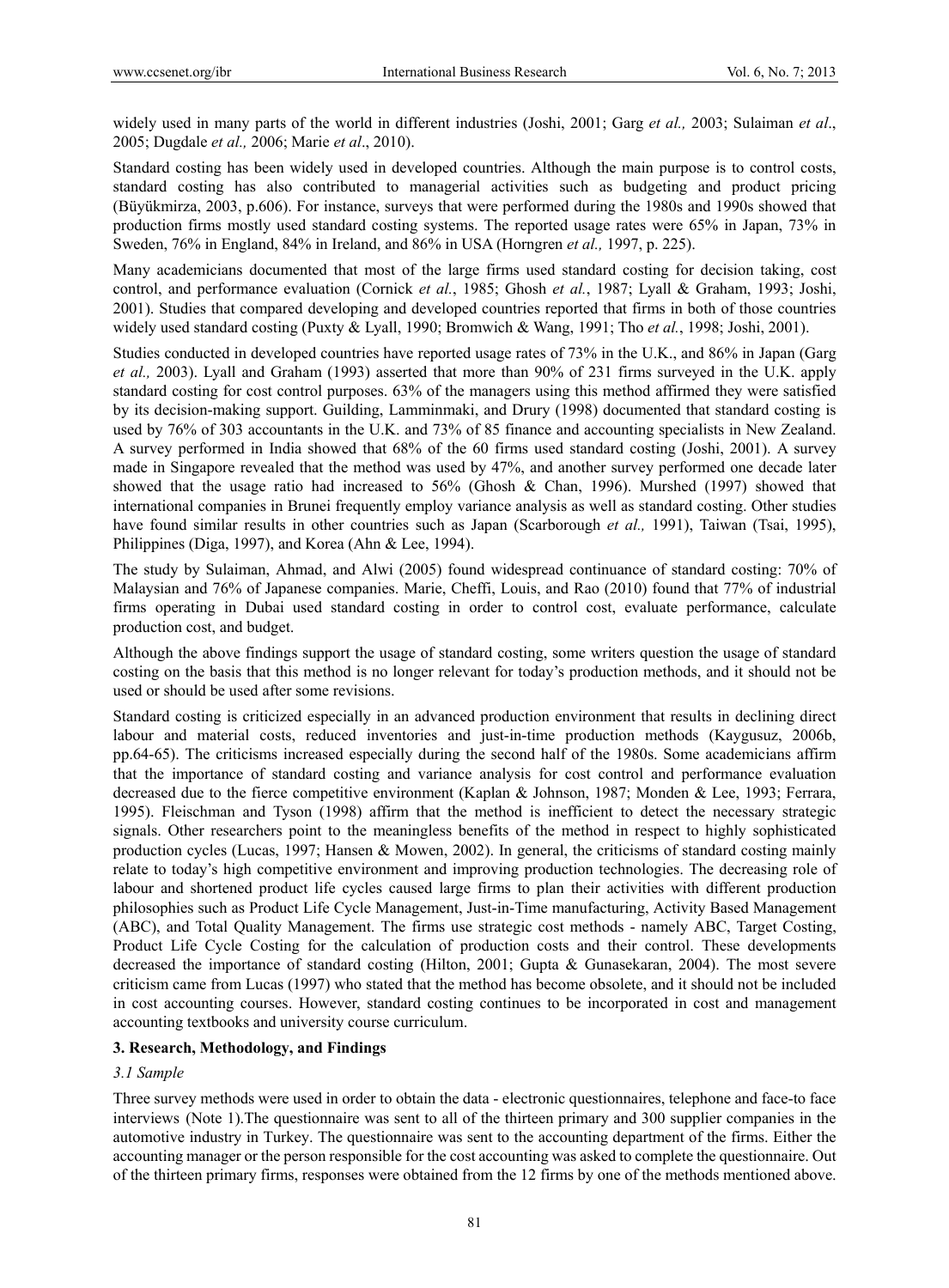It was noted that all the primary firms use standard costing. Data was obtained from 78supplier companies representing a response rate of 26 percent. Among the 78 supplier firms, 55 of them reported that they use standard costing.

## *3.2 Questionnaire*

The questionnaire used in the survey was adapted from Drury, Braund, and Osborne (1993). Other researchers (Sulaiman et al., 2005) also used this questionnaire thus making it possible to compare their results with ours. The questionnaire used in the survey consists of two parts. The first part contained demographic questions. The second part contained seven questions. The first question in the second part to which respondents replied "yes" or "no" is related to the use of the standard costing. Respondents are asked to list the benefits of standard costing in the second question. The third question focused on the standards of methods to set material and labour. The fourth question related to the degree of access to the standards. The fifth question focused on how often the standards are revised. The sixth question centered on finding out if a specific variance should be studied. The seventh and final question asked respondents to determine the relevance of a specific variance for cost control purposes. A five-point Likert scale was used in questions 2 to 7.

# **4. Results**

# *4.1 Demographics*

Table 1 shows the ownership structure of the respondents. The results point to a high foreign ownership in the automotive industry in Turkey.

## Table 1. Ownership structure

|                | 100% Turkish | Mixed | 100% Foreign | Total     |
|----------------|--------------|-------|--------------|-----------|
| Primary Firms  |              |       |              | . .       |
| Supplier Firms | 30           | 24    |              | πc<br>ە / |

Notes: n=90. Responses were obtained from 12 out of 13 primary firms, and 78 supplier firms in the automotive industry in Turkey.

Table 2 presents the yearly sales figures of the respondents. All of the supplier firms have large turnovers.

#### Table 2. Sales turnover

|                                | Primary Firms | Supplier Firms |
|--------------------------------|---------------|----------------|
| Less than TL 9,9 Million       |               |                |
| Between TL 10 and 49,9 Million |               | 29             |
| Between TL 50 and 99,9 Million |               | 19             |
| More than TL 100 Million       | 12            |                |
| Total                          | ר ו           | 78             |

Description: All of the primary firms have large sales. Most of the supplier firms are typically small and medium sized enterprises. The Turkish Lira (TL) exchange rates as of December 31, 2012 to US \$, Euro, and UK ₤ are 1.78, 2.35, and 2.88 respectively.

#### Table 3 gives the number of employees of the respondents.

#### Table 3. Number of employees

|                     | Primary Firms | Supplier Firms |  |
|---------------------|---------------|----------------|--|
| Below 10            | 0             | 4              |  |
| Between 10 and 30   | 0             | 17             |  |
| Between 31 and 100  | 0             | 19             |  |
| Between 101 and 500 | 4             | 28             |  |
| Above 501           | 8             | 10             |  |
| Total               | 12            | 78             |  |

Description: Eight of the responded primary firms have more than 500 employees, and the other four has employees between 101 and 500 persons. The supplier firms have an average of 135 employees.

## *4.2 Use of Standard Costing*

Standard costing is used by all the primary companies and 71 per cent of suppliers (Table 4). The overall usage percentage is 74, and is consistent with the studies undertaken in the UK (Drury et al., 1993), New Zealand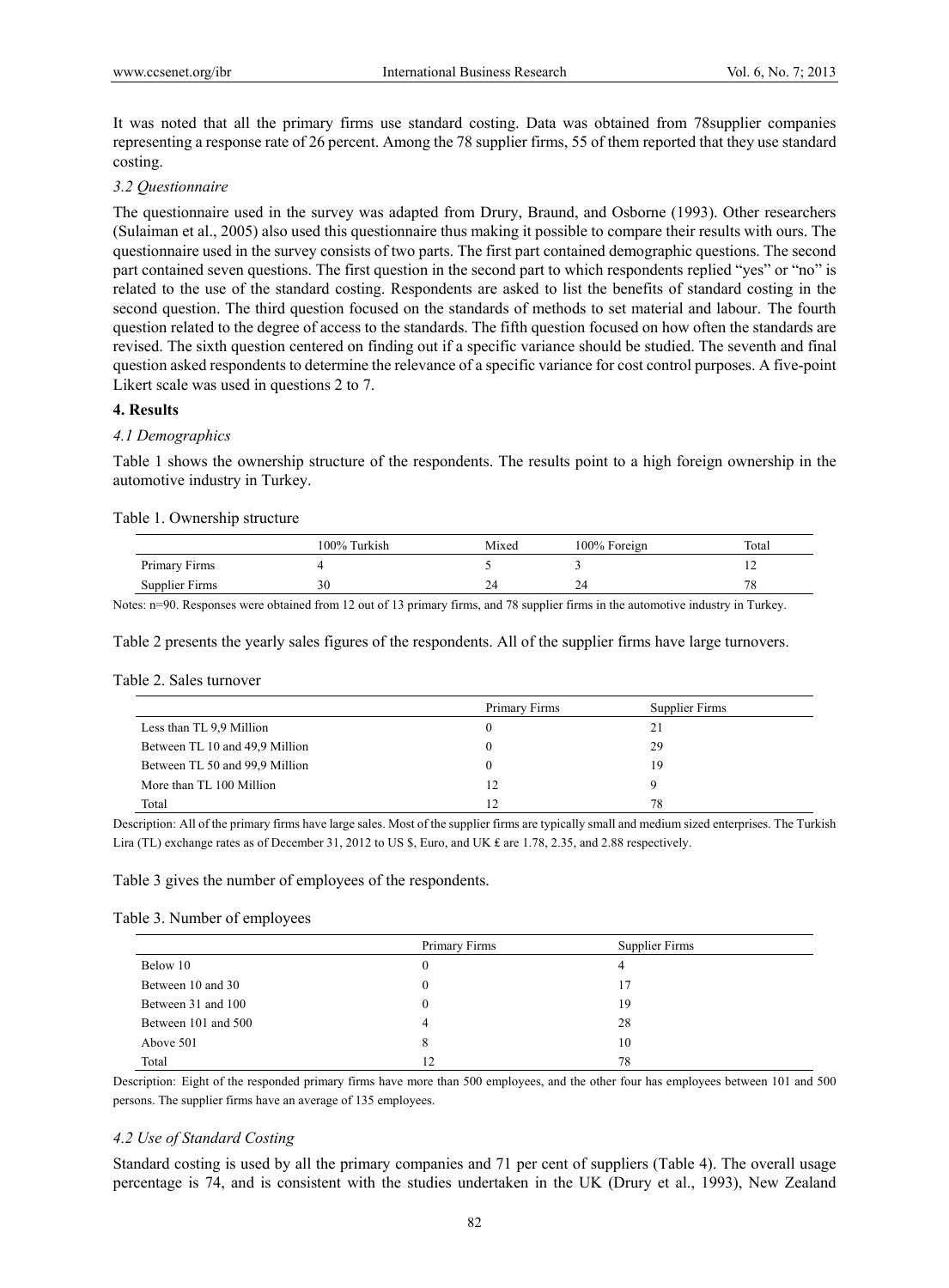(Guilding et al., 1998), and Malaysia (Sulaiman et al., 2005). Primary and large supplier firms still use standard costing. Although standard costing can be seen as an old method, it continues to be a preferred method in the automotive industry in Turkey. In the following parts, different aspects concerning the usage of standard costing are investigated for both the primary and supplier companies.

|       | Turkey        |                |       | Malaysia | UK  |
|-------|---------------|----------------|-------|----------|-----|
|       | Primary Firms | Supplier Firms | Total |          |     |
| Yes   | 100           |                | 74    |          | 76  |
| No    |               | 29             | 26    | 29       | 24  |
| Total | 100           | 100            | 100   | 100      | 100 |

Description: n=90. Turkish respondents of which 12 are primary and 78 are supplier firms. The demographic analysis of the 29% of the supplier that do not use standard costing shows that differences in responses of primary and supplier firms are due to size and ownership structure rather than industry factors. 61% of the supplier that do not use the method have local ownership, 52% have sales less than 10 million, and 65% have employees less than 30 person. It can be concluded that majority of the non-users are local small firms.

## *4.3 Importance of Standard Costing*

Table 5 shows that primary companies attach equal importance to the different purposes of standard costing. Supplier firms give less importance to budgeting and data processing purposes.

#### Table 5. The importance of standard costing

|                                            | Turkey            |                    |              | Malaysia | UK            |
|--------------------------------------------|-------------------|--------------------|--------------|----------|---------------|
|                                            | Primary Firms (%) | Supplier Firms (%) | Total $(\%)$ | $(\%)$   | $\frac{6}{2}$ |
| Cost control and performance evaluation    | 100               | 100                | 100          | 82       | 72            |
| Costing inventories                        | 100               | 98                 | 99           | 73       | 80            |
| Computing product cost for decision making | 100               | 93                 | 94           | 79       | 62            |
| As an aid to budgeting                     | 100               | 82                 | 85           | 72       | 69            |
| Data processing economies                  | 83                | 65                 | 69           | 61       | 43            |

Description: n=67. In the questionnaire 4 stands for above average importance, and 5 stands for vitally important. Respondents who marked the Likert scales 4 and 5 are represented by the corresponding percentages in the above and the rest of the tables.

Primary and supplier firms are analyzed by Mann-Whitney U (MWU) test for any significant differences (Table 6). The means are computed for all responses. The percentages show responses that were rated 4 and 5. Therefore, means and percentages might change in respect to their rankings.

| Table 6. The importance of standard costing (means) |  |  |  |  |  |
|-----------------------------------------------------|--|--|--|--|--|
|-----------------------------------------------------|--|--|--|--|--|

|                                            | Turkey        |          |                |       | Malaysia | UK   |
|--------------------------------------------|---------------|----------|----------------|-------|----------|------|
|                                            | Primary Firms | M-W test | Supplier Firms | Total |          |      |
| Cost control and performance evaluation    | 4,33          |          | 4,40           | 4,39  | 4,12     | 4,02 |
| Costing inventories                        | 4,58          |          | 4,36           | 4,40  | 3.97     | 4,25 |
| Computing product cost for decision making | 4,50          |          | 4,25           | 4,30  | 3.99     | 3.69 |
| As an aid to budgeting                     | 4,67          | *        | 3.96           | 4,09  | 3.96     | 3,90 |
| Data processing economies                  | 4,08          |          | 3.45           | 3.57  | 3.59     | 3,11 |

Notes: \*Significant at 5 per cent. The means are calculated for all responses.

Primary and supplier firms differ significantly in "as an aid to budgeting" function. SMEs rely on budgeting functions less than primary firms. This may be due to several reasons. First, most of the primary companies have foreign capital so the foreign shareholders imply a budgeting process. Second, local supplier companies do not have the same need to prepare a budget in their organizations. It can be claimed that the main reason for this difference is that SMEs do not have the consciousness to use budget as a managerial control tool. This is because the locally owned suppliers do not have the budgeting habit. A significant proportion of supplier companies do not have to rely on formal planning and control systems. They can plan and control by direct observation and plans can be communicated easily amongst the staff. Another reason is the costs of setting and implementing a budget control mechanism would be larger than the benefits that would be obtained from it. It is also explained by the cost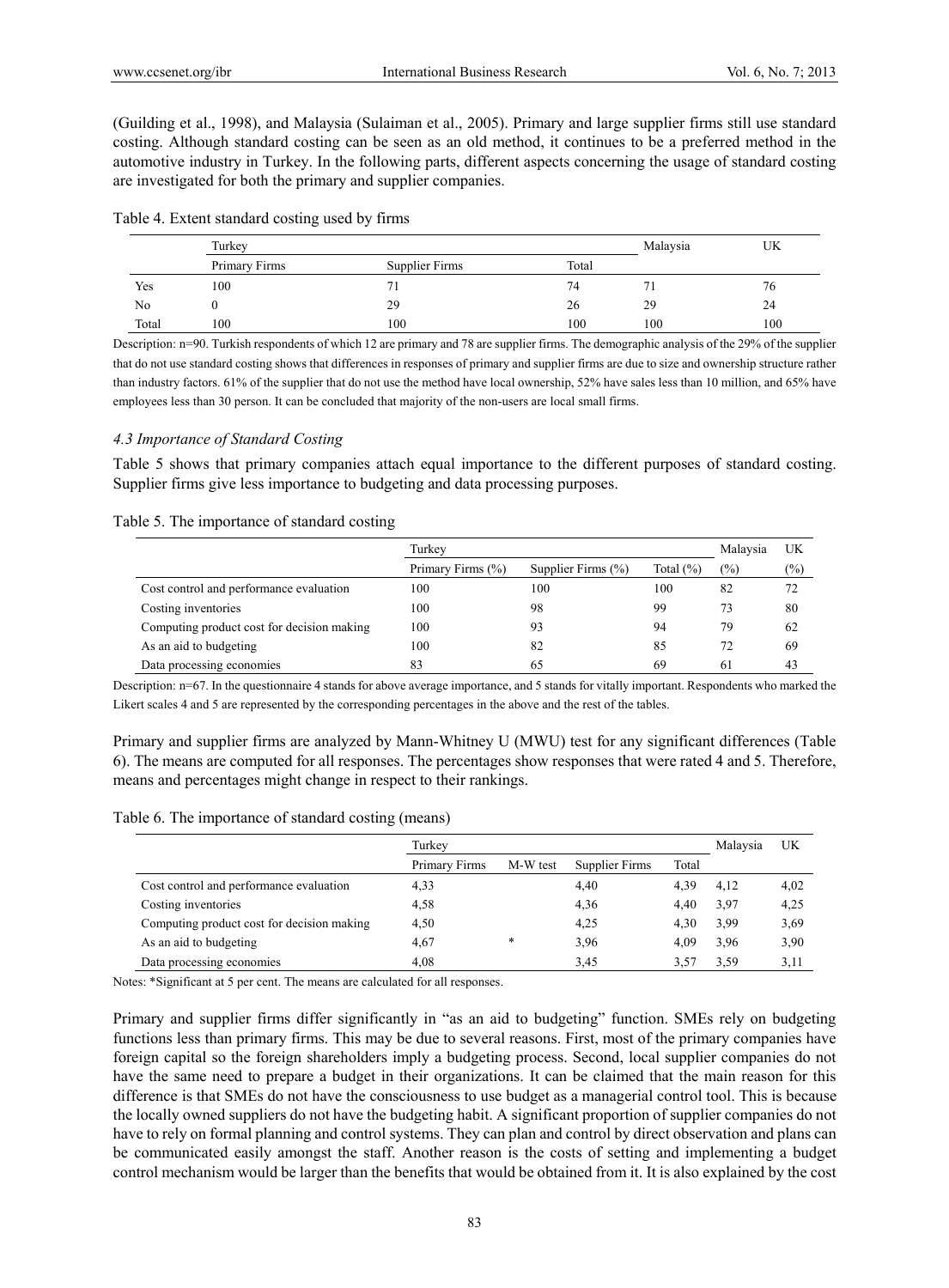and benefit of the budget preparation process. The inadequate capital structure of the SMEs obliges them not to give importance to budgeting function. Thus, supplier firms give less importance to budgeting.

# *4.4 Setting Labour and Material Standards*

The results of setting labour and material standards are presented in Tables 7 and 8. Primary firms having large capital and financial funds operate in a severe competitive environment that obliges them to produce high quality products. Therefore, primary firms seem to give more importance to design and engineering studies during the setting of the standards.

## Table 7. Method used to set labour and material standards

|                                               | Turkey            |                        |              | Malaysia | UK            |
|-----------------------------------------------|-------------------|------------------------|--------------|----------|---------------|
|                                               | Primary Firms (%) | Supplier Firms $(\% )$ | Total $(\%)$ | $(\%)$   | $\frac{1}{2}$ |
| Standards based on design/engineering studies | 100               | 24                     | 37           | 55       | 51            |
| Observations based on trial runs              |                   | 56                     | 46           | 45       | 30            |
| Work study techniques                         | 83                | 40                     | 48           | 26       | 42            |
| Average of historic usage                     | 17                | 64                     | 55           | 58       | 44            |

Note: n=67.

There is a significant statistical difference for all the methods investigated except for work study techniques. When setting the labour and material standards, supplier firms seem to use less engineering studies than average of historic usage, observations based on trial runs, and work study techniques. Supplier firms are specialized in the production of a few products so that it is important that they follow historical average, and observations based on trial runs to calculate the current setting.

# Table 8. Method used to set labour and material standards (means)

|                                               | Turkey        |          |                |       | Malaysia | UK   |
|-----------------------------------------------|---------------|----------|----------------|-------|----------|------|
|                                               | Primary Firms | M-W test | Supplier Firms | Total |          |      |
| Standards based on design/engineering studies | 4.75          | **       | 2,35           | 2.78  | 3.62     | 3,22 |
| Observations based on trial runs              | 1.50          | **       | 3,27           | 2.96  | 3.24     | 2,83 |
| Work study techniques                         | 3.75          |          | 3,00           | 3.13  | 2.83     | 3,04 |
| Average of historic usage                     | 2,33          | **       | 3.45           |       | 3,66     | 2.99 |

Notes: \*\* Significant at 1 per cent. The means are calculated for all responses.

# *4.5 Type of Standards*

The results relating to the type of standards used are presented in Tables 9 and 10. Primary firms answered the question concerning the type of standards with the highest percentage of 58% for maximum efficiency standards. It seems to be rational when this answer is evaluated with the prior one. They use standards based on design/engineering studies that probably lead to theoretical achievable levels, which is maximum efficiency standards. On the other hand, supplier firms give the highest answer (65%) for average past performance. When this answer is considered with the previous question, supplier firms set standards by work studies, observations based on trial runs, average of historic usage, and it seems a natural outcome that they employ average past performance standards. Most of the supplier firms are specialized in the production of one specific product or a few intermediate goods (for instance, steering wheel, seat, seatbelt). This may explain that supplier firms, which are specialized in the production, prefer to reach achievable but difficult to attain standards.

|  |  |  | Table 9. Types of standards employed by firm's standard costing system |
|--|--|--|------------------------------------------------------------------------|
|  |  |  |                                                                        |

|                                              | Turkev            | Malaysia               | UK           |                |        |
|----------------------------------------------|-------------------|------------------------|--------------|----------------|--------|
|                                              | Primary Firms (%) | Supplier Firms $(\% )$ | Total $(\%)$ | $\binom{0}{0}$ | $(\%)$ |
| Maximum efficiency standards                 | 58                | 16                     | 24           | 21             |        |
| Achievable but difficult to attain standards | 33                | 18                     |              | 29             | 44     |
| Average past performance standards           |                   | 65                     | 55           | 38             | 46     |
| Others                                       |                   |                        |              | 13             |        |
| Total                                        | 100               | 100                    | 100          | 100            | 100    |

Note: n=67.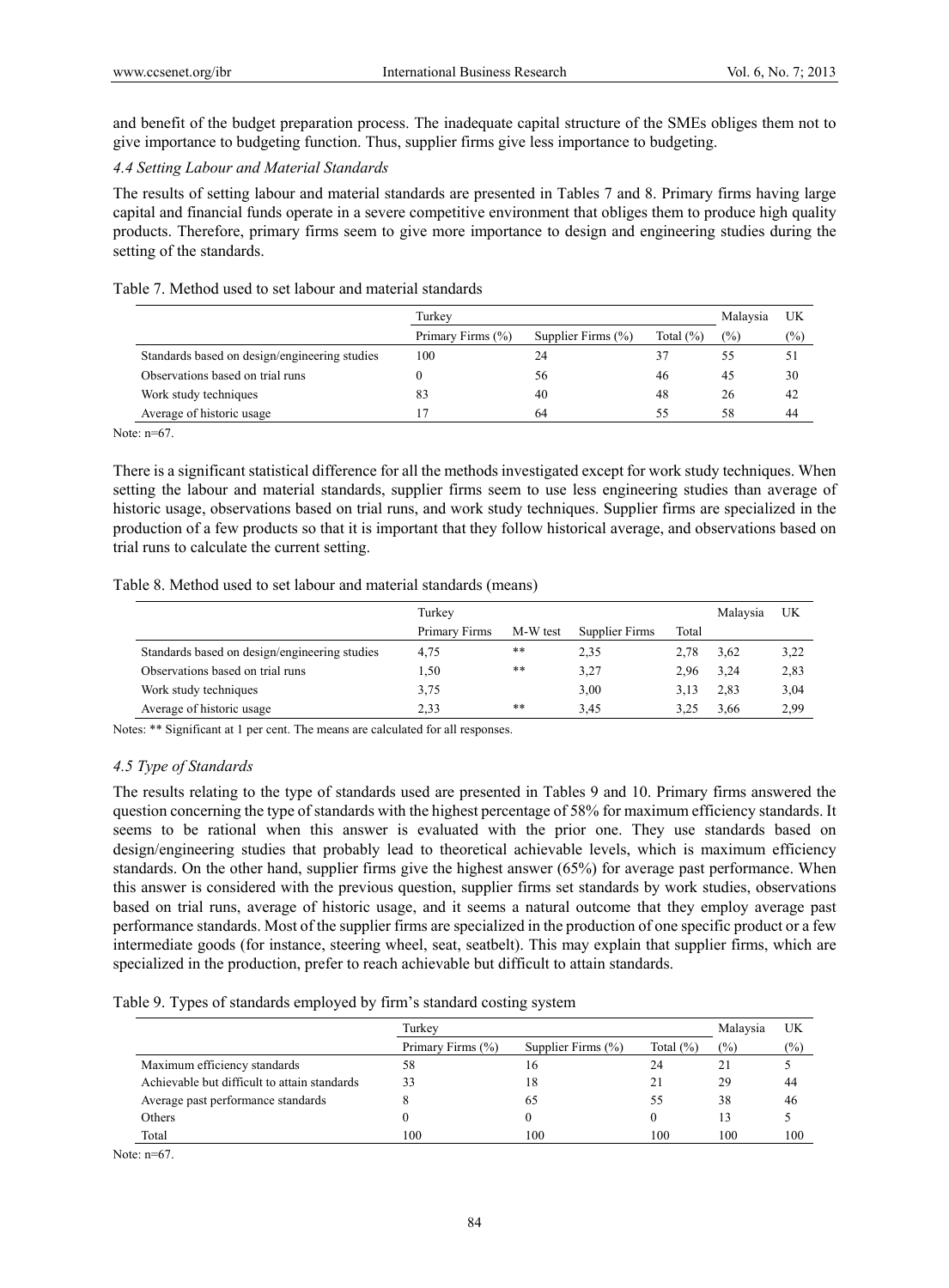According to Table 10, the MWU test revealed that primary firms use 'maximum efficiency standards' to a greater degree compared with supplier firms. On the other hand, the test points out that the supplier firms rely on "average past performance standards" to a greater degree than primary firms.

|  | Table 10. Types of standards employed by firm's standard costing system (means) |  |  |  |
|--|---------------------------------------------------------------------------------|--|--|--|
|--|---------------------------------------------------------------------------------|--|--|--|

|                                              | Turkev        |          |                |       |
|----------------------------------------------|---------------|----------|----------------|-------|
|                                              | Primary Firms | M-W test | Supplier Firms | Total |
| Maximum efficiency standards                 | 3.08          | **       | 2,00           | 2,19  |
| Achievable but difficult to attain standards | 2,83          |          | 2,67           | 2,70  |
| Average past performance standards           | 2,08          | **       | 3.73           | 3.43  |
| Others                                       | 1.25          |          | .73            | .64   |

Notes: \*\* Significant at 1 per cent. The means are calculated for all responses.

## *4.6 Frequency in Reviewing Standards*

The highly competitive environment shortens the life cycles of the products. It can be assumed that there is an increase in the review frequency of the standards. According to the results described in Table 11, the responses are almost equally distributed among the options except for the "annually" response. Primary firms mostly (42%) review the standards when the variances are no more tolerable. On the other hand, 44 percent of the primary firms reviewed the standards on a semi-annual basis. In Turkey, most of the companies increase salaries in January and July, which can be the reason to review the standards biannually. The review of the standards is not similar in the other three studies that are carried in three different countries (Drury et al., 1993; Marie et al., 2010; Sulaiman et al., 2005)."Annually" was the most widely selected option in the Malaysia and the UK surveys. The main difference arises in the frequency of the review. In Turkey, the review ratio is higher than it is in other countries. One reason might be the importance given to variance analysis is high. Equally, standards may require a frequent review due to the changing modern production conditions to reach the high quality requirement of the automotive industry.

Organizations adopt a philosophy of continuous improvement, an ongoing process that involves a continuous search in order to decrease costs, eliminate inefficiencies and improve the quality and performance of activities that increase customer satisfaction. It is claimed that standards are set in order to indicate the targets to be reached instead of creating a continuous improvement philosophy mindset within the firm. A continuous improvement philosophy may achieve consistency and usefulness of standard costing if variances are used to monitor the trend and the rate of change in performance. Such a corporate climate would enable standards to be regularly reviewed and tightened as improvements occur (Drury, 2009). Table 11 shows that the standards are frequently reviewed in the primary automotive industry.

|                                                             | Turkey            |                    |               | Malaysia | UK     |
|-------------------------------------------------------------|-------------------|--------------------|---------------|----------|--------|
|                                                             | Primary Firms (%) | Supplier Firms (%) | Total $(\% )$ | (%)      | $(\%)$ |
| Monthly or quarterly                                        | 33                |                    | 16            | 22       | 14     |
| Semi-annually                                               | 17                | 44                 | 39            | 28       | Q      |
| Annually                                                    |                   | 16                 | 13            | 29       | 68     |
| Continuously                                                |                   | 16                 | 15            | 16       | 6      |
| When the variances imply that the standards have changed 42 |                   |                    | 16            | h        |        |
| Total                                                       | 100               | 100                | 100           | 100      | 100    |

Table 11. How frequently are standard costs formally reviewed?

Note: n=67.

The MWU test indicated there were no significant differences between primary and supplier.

# *4.7 Method Used to Determine if a Variance Should Be Investigated*

All the primary firms responded that they use a specific method for the question relating to the method used for analyzing important variances. 33% of the primary firms analyze variances exceeding an important monetary level, 42% used a determined ratio, and 25% analyzed by control charts or statistical methods. Primary firms do not rely on the determination of managerial judgment. The responses of the supplier firms indicated that 3 percent relied on managerial judgment, 38 percent relied on predetermined percentage level and 27 percent used control charts or other statistical methods. The results tend to agree with the study carried out in Malaysia (Sulaiman et al., 2005). In the study carried out in the UK (Drury et al., 1993), control charts and other statistical methods are not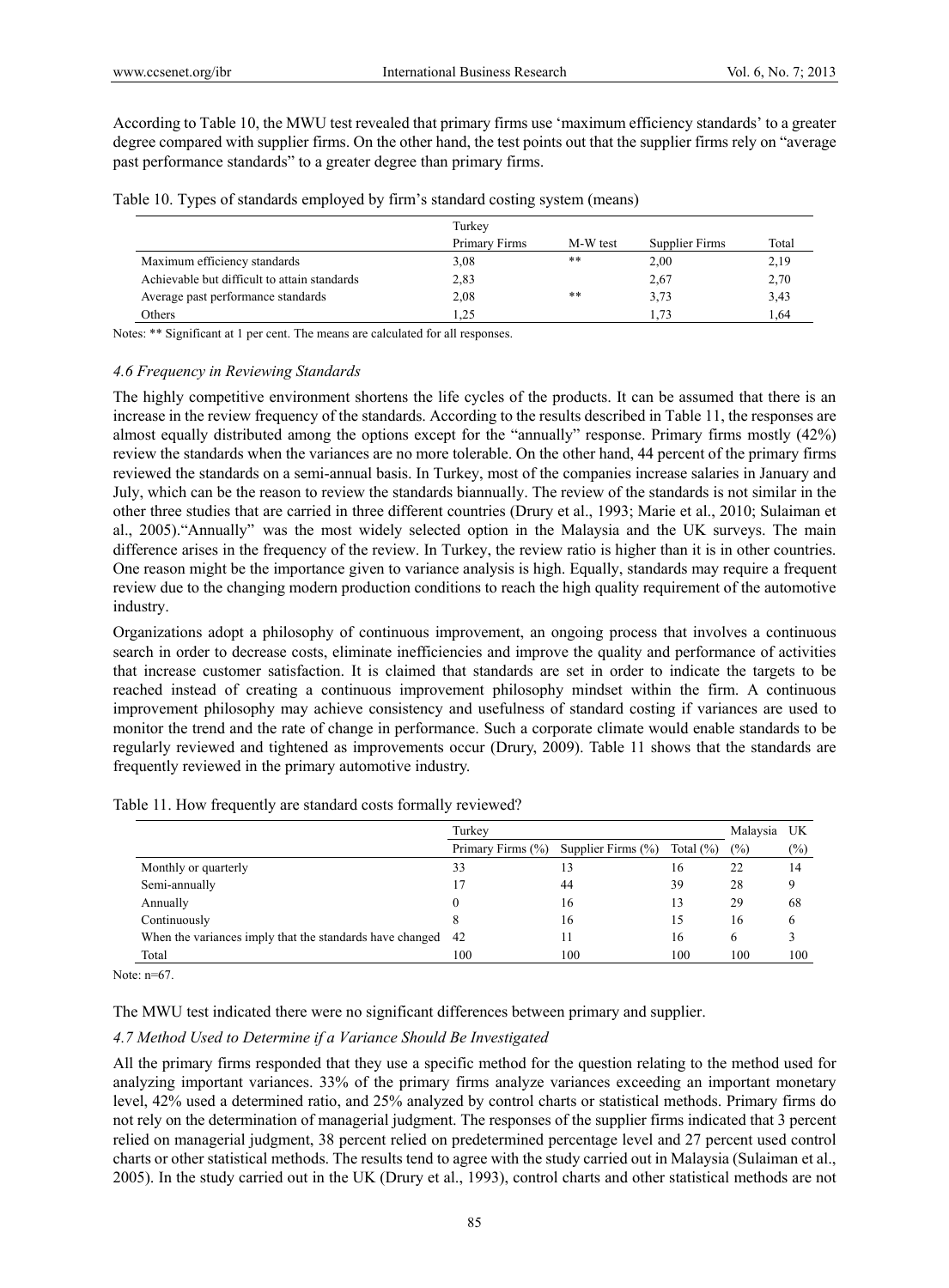used to examine variances; rather, managerial judgment is used in a widespread manner. One possibility for the difference is that these methods were not frequently used in 1990s.

|  | Table 12. Method used to determine if a particular variance should be investigated |  |  |  |
|--|------------------------------------------------------------------------------------|--|--|--|
|  |                                                                                    |  |  |  |

|                                                                    | Turkev            |                        |              | Malaysia      |                |
|--------------------------------------------------------------------|-------------------|------------------------|--------------|---------------|----------------|
|                                                                    | Primary Firms (%) | Supplier Firms $(\% )$ | Total $(\%)$ | $\frac{1}{2}$ | $\frac{1}{2}$  |
| No formal method used (decision based on managerial judgment)      |                   |                        |              |               |                |
| Where the variance exceeds a specific monetary amount              |                   |                        | 31           | 63            | $\overline{4}$ |
| Where the variance exceeds a given percentage of standard          | 42                | 38                     | 39           | 66            | 36             |
| Statistical basis using control charts or other statistical models | つく                |                        |              | 26            |                |

Note:  $n=67$ .

The MWU test showed no statistically significant differences between the primary and supplier firms for the investigation of a specific variance.

#### *4.8 Importance of Variances as an Aid to Control*

The last question investigates the significance of specific variances for management control (Tables 13 and 14). All of the 100 per cent responses show that while primary firms perceive many factors as important for control purposes, supplier firms perceived only material usage, price and labour efficiency as the most important factors.

The primary and supplier firms' responses indicate that the most important cost items to analyze variances are material price and material usage variances. Primary firms were 100% relating to material price/usage, labour efficiency, overhead efficiency/ expenditures variances, and sale price/volume variances. Other than the main cost constituents such as material, labour, and overhead, primary firms attach a certain importance to variable management, variable marketing, research and development, and finance expenses. When the percentages are considered, supplier firms give 96% importance to material price, 91% importance to material usage, and 100% importance to labour efficiency variances. The other cost items such as labour wage rate, overhead, management, marketing, research and development, and finance expenses are not important for supplier firms. The comparison with the other international studies (Drury et al., 1993; Sulaiman et al., 2005; Marie et al., 2010) cannot be fulfilled for the management, marketing, research and development, and finance expenses (Note 2).

It is assumed that the share of the labour costs as a percentage of total cost decreased during time, especially in the automated manufacturing systems. Thus, some academicians argue that it may not be essential to investigate labour variances. However, this study shows that labour costs are still controlled by the management, and the variances are still important for analyzing. It can be concluded that the overhead costs that have a high share in the total manufacturing costs are closely monitored by the firms.

|                                   | Turkey            | Malaysia           |               |        |        |
|-----------------------------------|-------------------|--------------------|---------------|--------|--------|
|                                   | Primary Firms (%) | Supplier Firms (%) | Total $(\% )$ | $(\%)$ | $(\%)$ |
| Material price                    | 100               | 96                 | 97            | 93     | 69     |
| Material usage                    | 100               | 91                 | 93            | 90     | 66     |
| Material mix                      | $\theta$          | $\theta$           | $\mathbf{0}$  | 50     | 35     |
| Material yield                    | $\theta$          | 15                 | 12            | 56     | 52     |
| Wage rate                         | 67                | 67                 | 67            | 73     | 86     |
| Labour efficiency                 | 100               | 100                | 100           | 74     | 65     |
| Variable overhead efficiency      | 100               | 62                 | 69            | 68     | 32     |
| Overhead expenditure              | 100               | 71                 | 76            | 72     | 69     |
| Fixed overhead volume             | 17                | 31                 | 28            | 53     | 28     |
| Fixed overhead volume efficiency  | N/A               | N/A                | N/A           | 49     | 18     |
| Fixed overhead volume capacity    | N/A               | N/A                | N/A           | 65     | 18     |
| Variable management expenses      | 92                | 36                 | 46            | N/A    | N/A    |
| Fixed management expenses         | 17                | 31                 | 28            | N/A    | N/A    |
| Variable marketing expenses       | 92                | 40                 | 49            | N/A    | N/A    |
| Fixed marketing expenses          | $\Omega$          | 27                 | 22            | N/A    | N/A    |
| Research and Development expenses | 75                | 27                 | 36            | N/A    | N/A    |
| Financial expenses                | 67                | 24                 | 31            | N/A    | N/A    |
| Sales volume                      | 100               | 93                 | 94            | 93     | 70     |
| Sales price                       | 100               | 93                 | 94            | 91     | 69     |

Table 13. How important each cost variance as an aid to control

Note: n=67.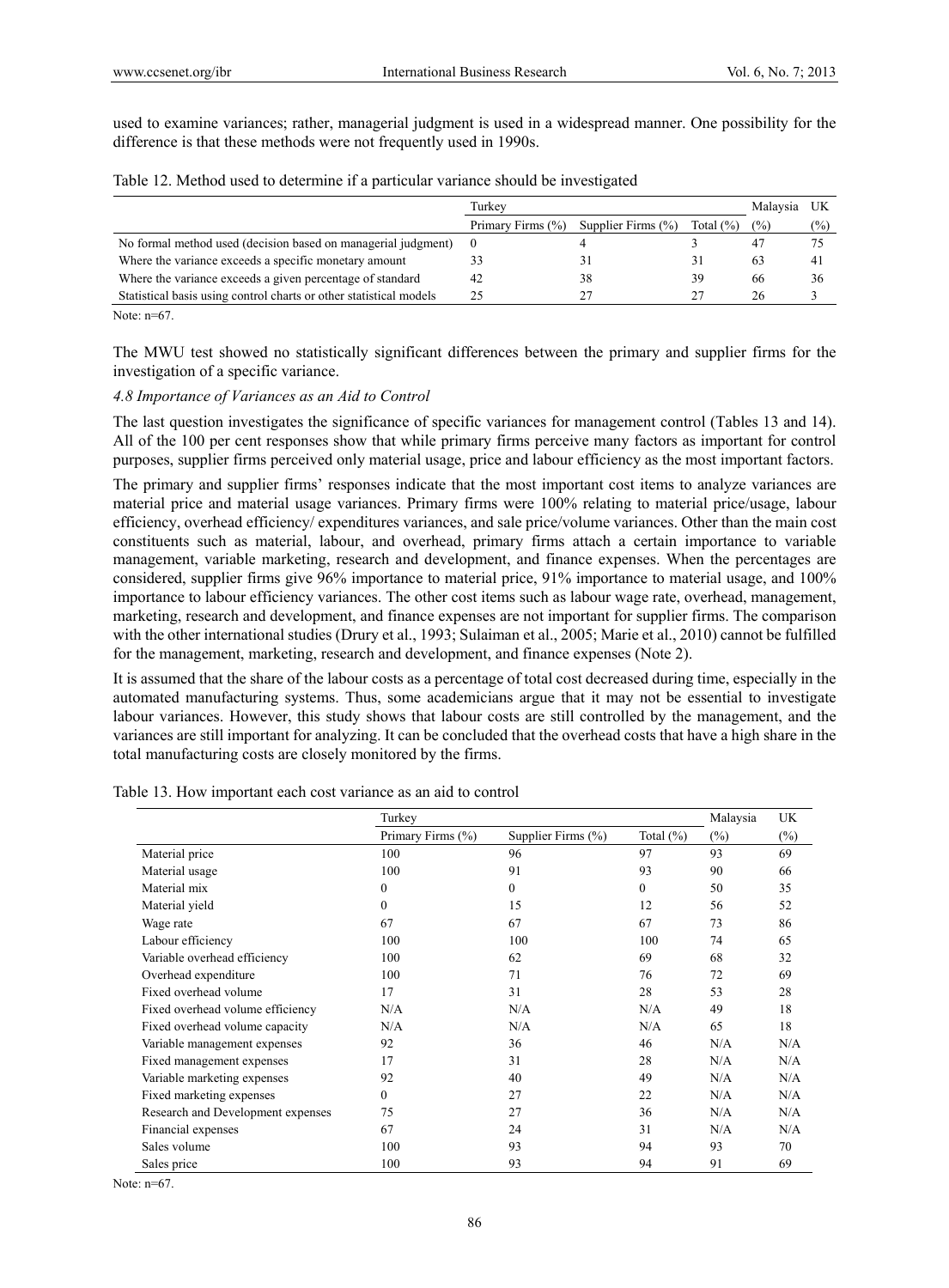In Table 14, the MWU test showed significant differences for several factors between primary and supplier firms. A possible explanation relating to material usage is that the primary firms produce by assembly so that the material usage variance might be low. On the other side, supplier firms manufacture specific products, and hence the material usage variance may have important fluctuations. For instance, an important negative variance may occur due to scrap. Other important differences arise in the fixed overhead volume, variable management expenses, variable marketing expenses, R&D expenses, and financial expenses. Especially, the expense items are more important for primary firms compared to supplier firms. One possible answer is that primary firms can document, report and analyze these expense items. On the other hand, supplier firms may concentrate mostly on material and labour, and many expense items may be unavoidable.

|                                   | Turkey        |          |                |       | Malaysia | UK   |
|-----------------------------------|---------------|----------|----------------|-------|----------|------|
|                                   | Primary Firms | M-W test | Supplier Firms | Total |          |      |
| Material price                    | 4,58          | $\ast$   | 4,25           | 4,31  | 4,54     | 4,00 |
| Material usage                    | 4,33          | $***$    | 4,73           | 4,66  | 4,31     | 3,86 |
| Material mix                      | 3,00          |          | 2,85           | 2,88  | 3,40     | 2,77 |
| Material yield                    | 3,00          |          | 3,00           | 3,00  | 3,54     | 3,33 |
| Wage rate                         | 3,75          |          | 3,64           | 3,66  | 3,88     | 3,10 |
| Labour efficiency                 | 4,50          |          | 4,47           | 4,48  | 4,12     | 3,74 |
| Variable overhead efficiency      | 4,17          |          | 3,75           | 3,82  | 3,76     | 2,79 |
| Overhead expenditure              | 4,17          |          | 3,91           | 3,96  | 3,95     | 3,91 |
| Fixed overhead volume             | 2,33          | $***$    | 3,36           | 3,18  | 3,47     | 2,71 |
| Fixed overhead volume efficiency  | N/A           |          | N/A            | N/A   | 3,36     | 2,24 |
| Fixed overhead volume capacity    | N/A           |          | N/A            | N/A   | 3,65     | 2,31 |
| Variable management expenses      | 4,00          | $***$    | 3,00           | 3,18  | N/A      | N/A  |
| Fixed management expenses         | 2,67          |          | 2,96           | 2,91  | N/A      | N/A  |
| Variable marketing expenses       | 4,00          | $***$    | 2,98           | 3,16  | N/A      | N/A  |
| Fixed marketing expenses          | 2,08          |          | 2,85           | 2,72  | N/A      | N/A  |
| Research and Development expenses | 3,67          | $***$    | 2,84           | 2,99  | N/A      | N/A  |
| Financial expenses                | 3,67          | $***$    | 2,80           | 2,96  | N/A      | N/A  |
| Sales volume                      | 4,33          |          | 4,36           | 4,36  | 4,49     | 3,93 |
| Sales price                       | 4,50          | $\ast$   | 4,07           | 4,15  | 4,41     | 3,93 |

Table 14. How important each cost variance as an aid to control (means)

Notes: \* Significant at 5 per cent, \*\* Significant at 1 per cent. The means are calculated for all responses.

Fixed overhead volume efficiency and capacity are not calculated and reported in the Turkish Standard Chart of Accounts. On the other hand, some expense items are included in the questionnaire for which the corresponding Malaysia and the UK studies did not investigate. The MWU test has also revealed a significant difference in "sales prices" between primary and supplier firms. As the Turkish automotive industry is the largest export industry, the sales prices are affected by the change of the local currency against hard currencies. Therefore, currency fluctuations may cause variances in sales price that must be followed closely and managed by primary firms. Supplier firms' sales tend to be in local currency and most of the time they cannot act independently to set the sales prices. They have long-term contracts with the primary firms which have an influential effect on setting their purchasing price. Therefore, the importance of this variance is significantly emphasized more by the primary firms than supplier firms for management control.

## **5. Conclusion**

It is concluded that the standard costing is still used in the automotive industry in Turkey, despite a general belief by some academicians who argue that the standard costing is out of date. The twelve primary firms among the thirteen who responded to the questionnaire have reported that they use standard costing. 280 supplier firms which operate in the organized industrial zones are selected, and 71% of the responded firms use standard costing. The majority of non-users are local small firms. In total, in the Turkish automotive industry, the usage of standard costing is 74% among all the firms which have responded to the survey. This result is similar to the ones in the UK (Drury et al., 1993), Malaysia (Sulaiman et al., 2005), and Dubai (Marie et al., 2010) that studied the manufacturing sector.

The main purpose of the usage of cost accounting is 100% cost control and performance evaluation. The use of standard costing for inventory valuation, computing product cost for decision making, and as an aid to budgeting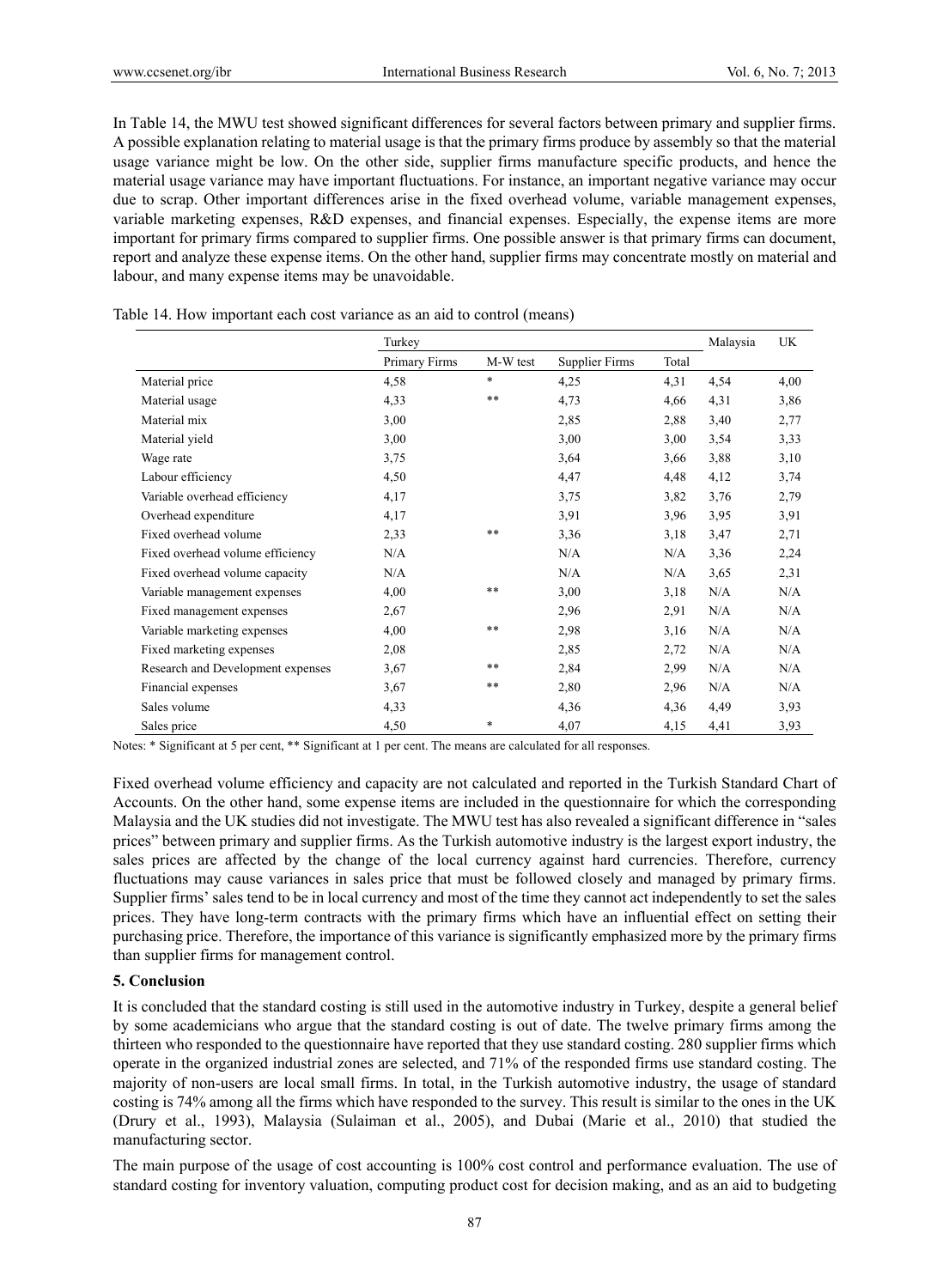were given a 100% importance rating for the firms in primary industry, while the costing inventories and computing product cost for decision making were more than 90% of importance for supplier firms. A statistical difference for "as an aid to budgeting" signals that primary firms employ the budgeting function to a statistically greater degree than supplier firms do.

All of the primary firms set labour and material standards based on design and engineering studies. 64% of supplier firms set the standards by using historical averages. Supplier firms also utilize observations based on trial runs, and work study techniques. It is not appropriate to compare the studies carried out in the UK (Drury et al., 1993) and Malaysia (Sulaiman et al., 2005) as the sample of those studies comprise all of the manufacturing industry. In the work carried out by Marie et al. (2010), the automotive industry was not included in the data.

The primary and supplier firms indicated that the material usage and material price variances were the crucial cost items in the analysis of the variances. Primary firms responded by 100% that material price/usage, labour efficiency, overhead and sale price/quantity variances are the most important variances. Other than the main cost constituents such as material, labour and overhead, primary firms attach a certain importance to variable management, variable marketing, research and development, and finance expenses. When the percentages are considered, supplier firms gave 96% importance to material price, 91% importance to material usage, and 100% importance to labour efficiency variances. The other cost items such as labour wage rate, overhead, management, marketing, research and development, and finance expenses are not important for supplier firms. The comparison of this study to the other international studies (Drury et al., 1993; Sulaiman et al., 2005; Marie et al., 2010) cannot be fulfilled for the management, marketing, research and development, and finance expenses. In the Turkish uniform accounting system, fixed overhead variances are not calculated by different types so the results could not be compared to other foreign studies. In terms of the main production costs (material, labour, and overhead costs), material cost variances in the Turkish automotive industry are at a similar percentage level with those of studies conducted in other countries; the importance in terms of percentage for labour and especially for overhead costs are greater than the results of those other studies. It is assumed that the labour costs as a percentage of total cost decreased during time, especially in the automated manufacturing systems. Therefore, some academicians argue that it is not essential to investigate labour variances. However, this study shows that labour costs are still controlled by the management, and the variances are still important for analysis. It can be concluded that the overhead costs that have a high share in the total manufacturing costs are closely monitored by the firms.

In conclusion, this study has examined the current usage of standard costing in today's modern production to assess the claims of the relevance of this method. This study indicates that the standard costing continues to be widely used in the Turkish automotive industry. Drury (2009) explains that the firms still benefit from the usage of standard costing not only for cost control and performance appraisal analysis but also the method supply cost information for different aims.

The findings are subject to some limitations. The study does not include all the industries in Turkey but focuses on the automotive industry where standard costing can be easily applied. Therefore, the results cannot be generalized for the whole manufacturing industry in Turkey. Other similar studies are needed in order to understand the reasons and ways of the usage of managerial accounting tools in manufacturing firms in Turkey. The ratio of responses is very high in the main industry. Twelve out of thirteen firms have responded to the questionnaire. The number of the supplier firms is high so the sample has been narrowed to 300 firms. The supplier firms' response rate is 26%, which can be considered a low percentage. However, SMEs have fewer tendencies to share internal information about their firm. Therefore, 26% is considered to be an acceptable response rate. The questionnaire was sent to the accounting manager or his assistant. It may have also been appropriate to obtain the responses of the users of the accounting information (e.g. the production managers).

In spite of these constraints, the outcomes of this study draw attention the relevance and usage of standard costing in the Turkish automotive industry. Future research should be applied to other industries in order to ascertain whether there are differences and similarities among those industries.

#### **References**

- Ahn, T. S., & Lee, C. H. (1994). Effect of manufacturing environment changes on cost management practices. *Korean Accounting Journal*, *2*(1), 113-130.
- Automotive Manufacturers Association (OtomotivSanayiiDerneği) AMA. (2011). Automotive Industry Evaluation Report. Retrieved from http://www.taysad.org.tr/www/tr/default.asp?x=sektorel&s=3
- Bromwich, M., & Wang, G. (1991). Management accounting in China: a current evaluation. *The International Journal of Accounting, 26*(1), 51-65.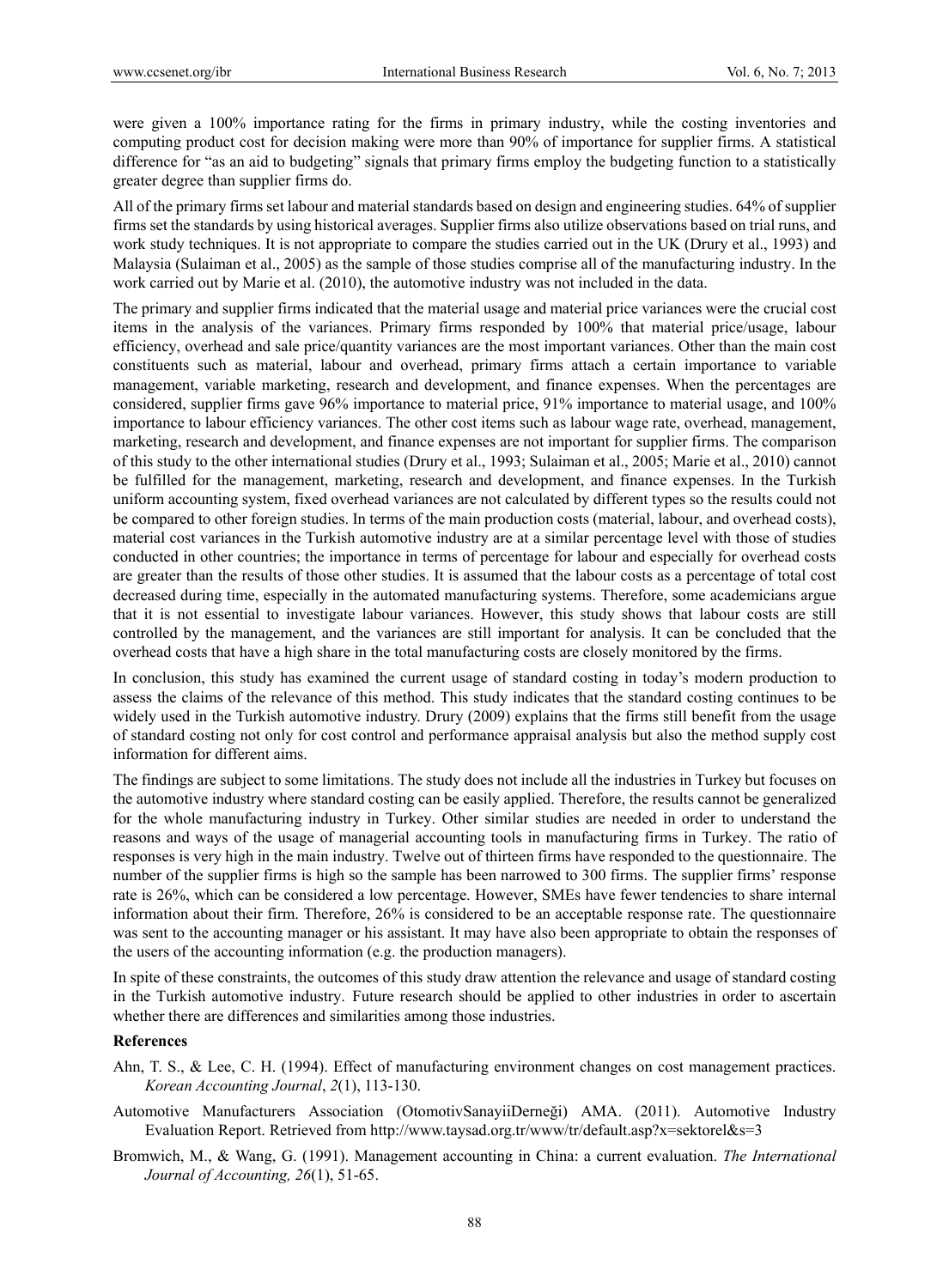- Büyükmirza, K. (2003). *MaliyetveYönetimMuhasebesi (Cost and Management Accounting)*. Ankara: GaziKitabevi.
- Cornick, M., Cooper, W., & Wilson, S. (1985). A survey of budget-related planning and control policies and procedures. *Journal of Accounting Education, 3*, 61-78. http://dx.doi.org/10.1016/0748-5751(85)90007-7
- Diga, J. (1997). Accounting in the Philippines. In Baydoun, N., Nishimura, A., & Willet, R. (Eds.), *Accounting in the Asia, Pacific Region*. Singapore: John Wiley Sons (Asia) Pte. Ltd.
- Drury, C. (1999). Standard costing: a technique at variance with modern management? *Management Accounting, 77*(10), 56-58.
- Drury, C. (2009). *Management Accounting for Business* (4th ed.). Cengage Learning. U.K. Learning Notes. Retrieved February 12, 2013 from http://www.drury-online.com/mab4/students/learningnotes/ln11.2.pdf
- Drury, C., Braund, S., & Osborne, P. (1993). *A Survey of Management Accounting Practices in U.K. Manufacturing Companies*. Chartered Association of Certified Accountants, London, England.
- Dugdale, D., Jones, C., & Green, S. (2006). *Contemporary Management Accounting Practices in UK Manufacturing*. Oxford: CIMA Publishing.
- Ferrara, W. (1995). Cost and management accounting: the 21st century paradigm. *Management Accounting*, *36*, 30-34.
- Fleischman, R. K., & Tyson, T. N. (1998). The evolution of standard costing in the U.K. and U.S.: from decision making to control. *Abacus, 31*(1), 92-119. http://dx.doi.org/10.1111/1467-6281.00024
- Garg, A., Ghosh, D., Hudick, J., & Nowacki, C. (2003). Roles and practices in management accounting today. *Strategic Finance, 85*(1), 30-35.
- Garrison, R. H. (1998). *Managerial Accounting*. Boston: BPI, IRWIN.
- Ghosh, B. C., & Chan, Y. K. (1996). *Management Accounting Practices in Singapore: The State of The Art*. (Unpublished manuscript). Singapore: Nanyang Business School.
- Ghosh, B. C., Chung, L. H., & Wan, C. Y. (1987). Management Accounting in Singapore. *Management Accounting*, December, 28-30.
- Guilding, C., Lamminmaki, D., & Drury, C. (1998). Budgeting and standard costing practices in New Zealand and the United Kingdom. *The International Journal of Accounting, 33*(5), 569-588. http://dx.doi.org/10.1016/S0020-7063(98)90013-9
- Gupta, K. M., & Gunasekaran, A. (2004). Costing in new enterprise environment: a challenge for managerial accounting researchers and practitioners. *Managerial Auditing Journal, 20*(4), 337-353. http://dx.doi.org/10.1108/02686900510592034
- Hansen, D. R., & Mowen, M. M. (2002). *Management Accounting* (5th ed.). South Western College Publishing, International Thomson Publishing, Cincinatti, OH.
- Hilton, R. W. (2001). *Managerial Accounting: Creating Value in a Dynamic Business Environment* (5th ed.). New York, NY: McGraw-Hill Irwin.
- Horngren, C., Foster, G., & Datar, S. M. (2008). *Cost Accounting: A Managerial Emphasis* (13th ed.). NY: Prentice Hall.
- Joshi, P. L. (2001). The international diffusion of new management accounting practices: the case of India. *Journal of International Accounting, Auditing and Taxation*, *10*(1), 85-109. http://dx.doi.org/10.1016/S1061-9518(01)00037-4
- Kaplan, R. S., & Johnson, H. T. (1987). *Relevance Lost: The Rise and Fall of Management Accounting*. Boston: Harward Business School Press.
- Kaygusuz, S. (2006a). Activity-based overhead variance analysis. *The Journal of Accounting and Finance, 30*, 152-162.
- Kaygusuz, S. (2006b). *YenilikçiYönetimMuhasebesi (Modern Management Accounting)*. Bursa: Alfa AktüelYayınları.
- Küçüksavaş, N. (2006). *YönetimAçısındanMaliyetMuhasebesi (Administrative Cost Accounting)*. Istanbul: KareYayınları.
- Lucas, M. (1997). Standard costing and its role in today's manufacturing environment. *Management Accounting,*